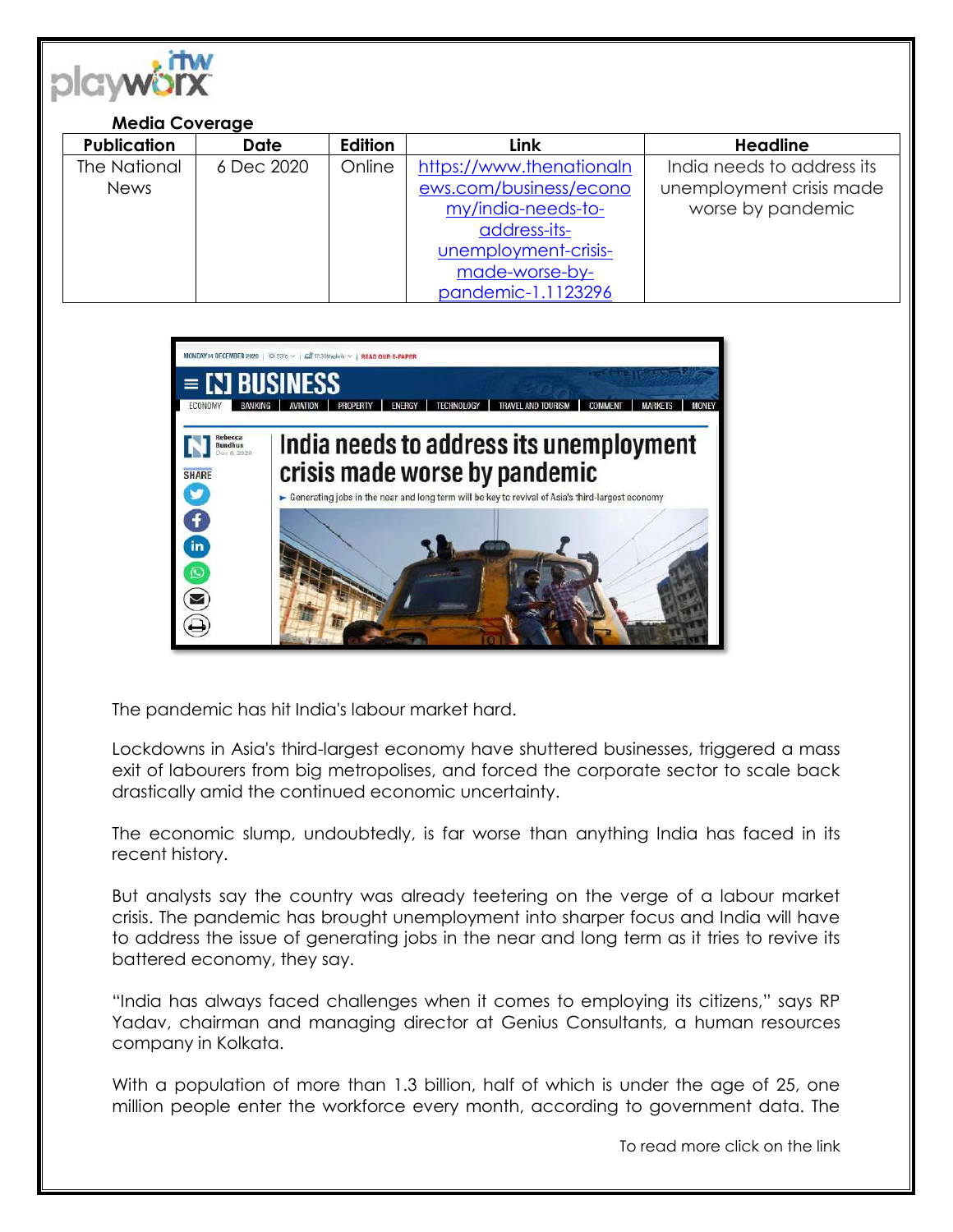

country, however, has not generated new jobs at the same pace. Employment growth slowed to 2.8 per cent in the financial year to the end of March 2019, from 3.9 per cent recorded in the previous year, according to a study by CARE Ratings.

Mr Yadav says the government took some steps to address the unemployment challenge and "they were moving in the right direction [until] 2020 brought along a pandemic and changed the job creation and availability adversely".

Those earlier steps included Prime Minister Narendra Modi's Skill India initiative. Launched in 2015, the programme had an ambitious target of training 400 million people in new skills by 2022. With the pandemic setback, much of the progress made on Skill India is lost, and experts argue that the country will have to do a lot more now to meet the needs of job creation and economic growth, which go hand in hand.

"In the last decade, the number of unemployed people has increased, making some of us wonder what went wrong," says Neha Bagaria, the founder and chief executive of JobsForHer, an online portal that helps women start or restart their careers.

Exacerbating India's problems, the virus and lockdown effects have pushed the country into a rare recession. In the quarter between April and June – at the height of movement restrictions – the economy contracted by a record 23.9 per cent on the year.

As the government gradually allowed the economy to reopen, it was able to claw back some ground. The latest official figures show that gross domestic product contracted by 7.5 per cent in the quarter to September.

READ MORE India's Info Edge defies Covid-19 headwinds as its stock rallies to record highs

Has India missed out by sitting on the sidelines of the RCEP?

What is the RCEP and why is it important?

India shows early signs of an economic recovery

Similarly, unemployment peaked at 23.5 per cent in April, and now stands at 6.8 per cent, according to data from the Centre for Monitoring Indian Economy think tank.

Before Covid-19, unemployment levels soared, hitting a three-year high of 8.45 per cent in October 2019, CMIE figures show.

India's GDP growth was also slowing before the pandemic hit, with the economy expanding just 4.2 per cent in the financial year to the end of March 2020, compared with a 6.1 per cent jump a year earlier, according to government data.

Economists say India needs GDP growth of at least 8 per cent to generate enough jobs for its young population and lift people out of poverty.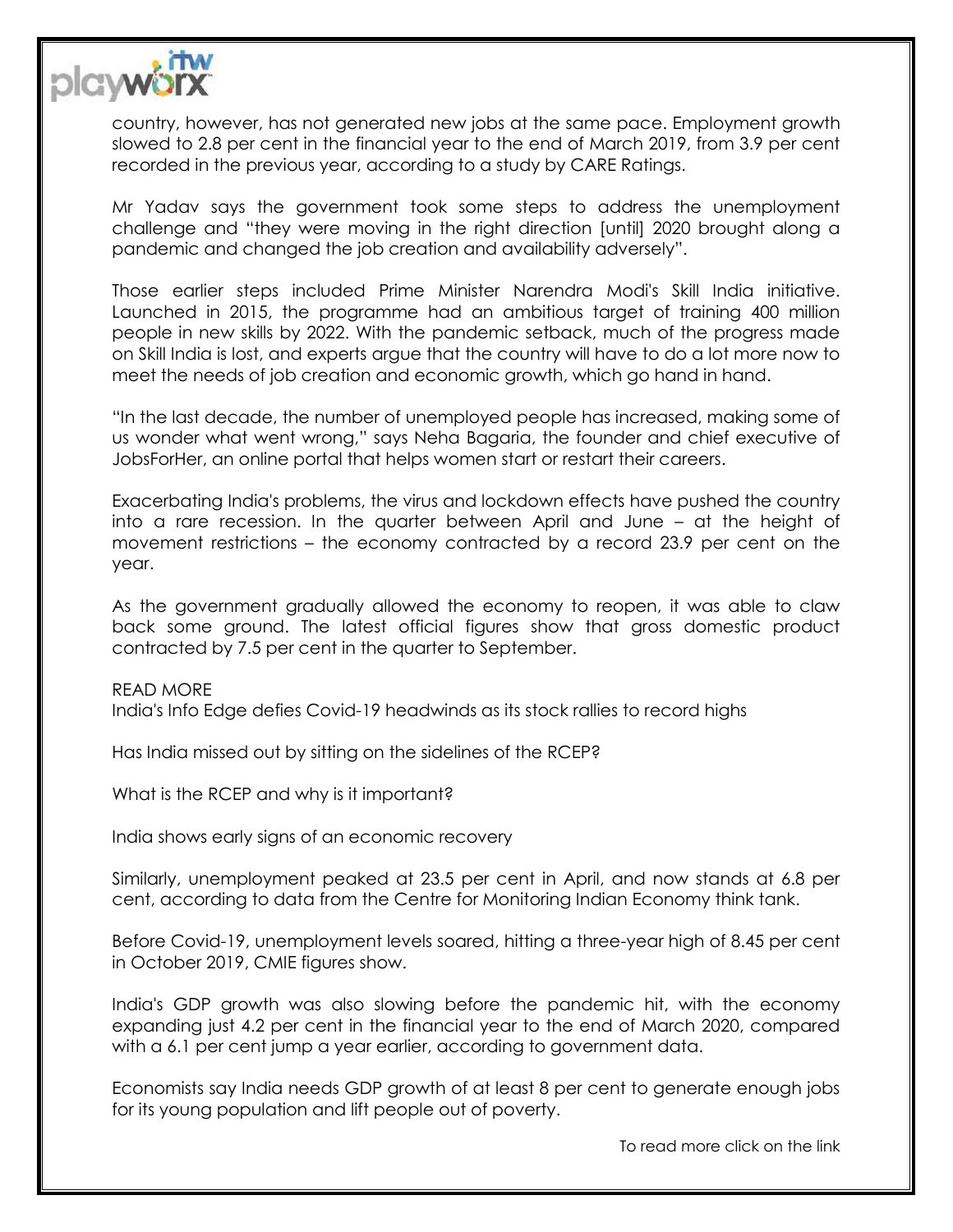

A report by global management consultancy McKinsey says the negative impact of the pandemic is leading to "a clarion call" for India to put growth on a "sustainably faster track and meet the aspirations of its growing workforce". McKinsey analysts say the pandemic could, in fact, be the catalyst India needs to finally take much-needed measures to boost job creation.

"The economic crisis sparked by Covid-19 could spur reforms that return the economy to a high-growth track and create gainful jobs," McKinsey said in the report released in August. "Letting go of this opportunity could risk a decade of economic stagnation."

The consultancy argues that the country urgently needs to take steps to address prepandemic trends of flat employment and slowing economic growth. It needs to create at least 90 million new non-farming jobs over the next decade for its workforce.

About half of India's population depend on agriculture for their livelihoods, though the sector's contribution to GDP over the years has declined to just 15 per cent, according to government data.

The woes of the sector are currently in sharp focus, as large-scale protests by farmers have rocked Delhi in recent weeks. The farming community is opposed to Modi government's new agriculture laws, which it says will hurt farmers' livelihoods.

Farmers camped in Delhi want the government to rollback reforms that will change rules around sale, pricing and storage of farm goods. Farmers fear they will lose protection as the government supports a free market mechanism.

McKinsey says India should be focused on sectors with higher productivity, including construction and manufacturing. There are also opportunities for India to compete with other Asian economies in areas such as electronics and chemicals manufacturing.

"[India] could also build on its traditional strength in IT-enabled services to reflect digital and emerging technologies like artificial intelligence and machine learning – based analytics," according to McKinsey.

Work-from-home protocols, a rise in e-commerce, sharp growth in the payments industry and digital marketing in the wake of the pandemic have given India's technology sector a boost. Companies and recruiters say they are already seeing a pickup in tech-related jobs while other sectors languish.

"We all have witnessed tremendous growth of digital marketing in our country and during this pandemic, there was a certain demand of work and culture towards digitisation," says Zainab Cutlerywala, HR manager at digital marketing firm Hats-Off Diaital.

However, despite a pickup, demand for jobs far exceeds the number of opportunities available in the market, a reflection of the overall labour market conditions.

"We are receiving around 10 to 15 applications daily for jobs and mostly [candidates'] reason to search or switch to a new job is delayed salary payments or no salary, pay cuts, or layoffs," she says.

"India has always faced challenged when it comes to employing its citizens"

RP Yadav, chairman and managing director at Genius Consultants